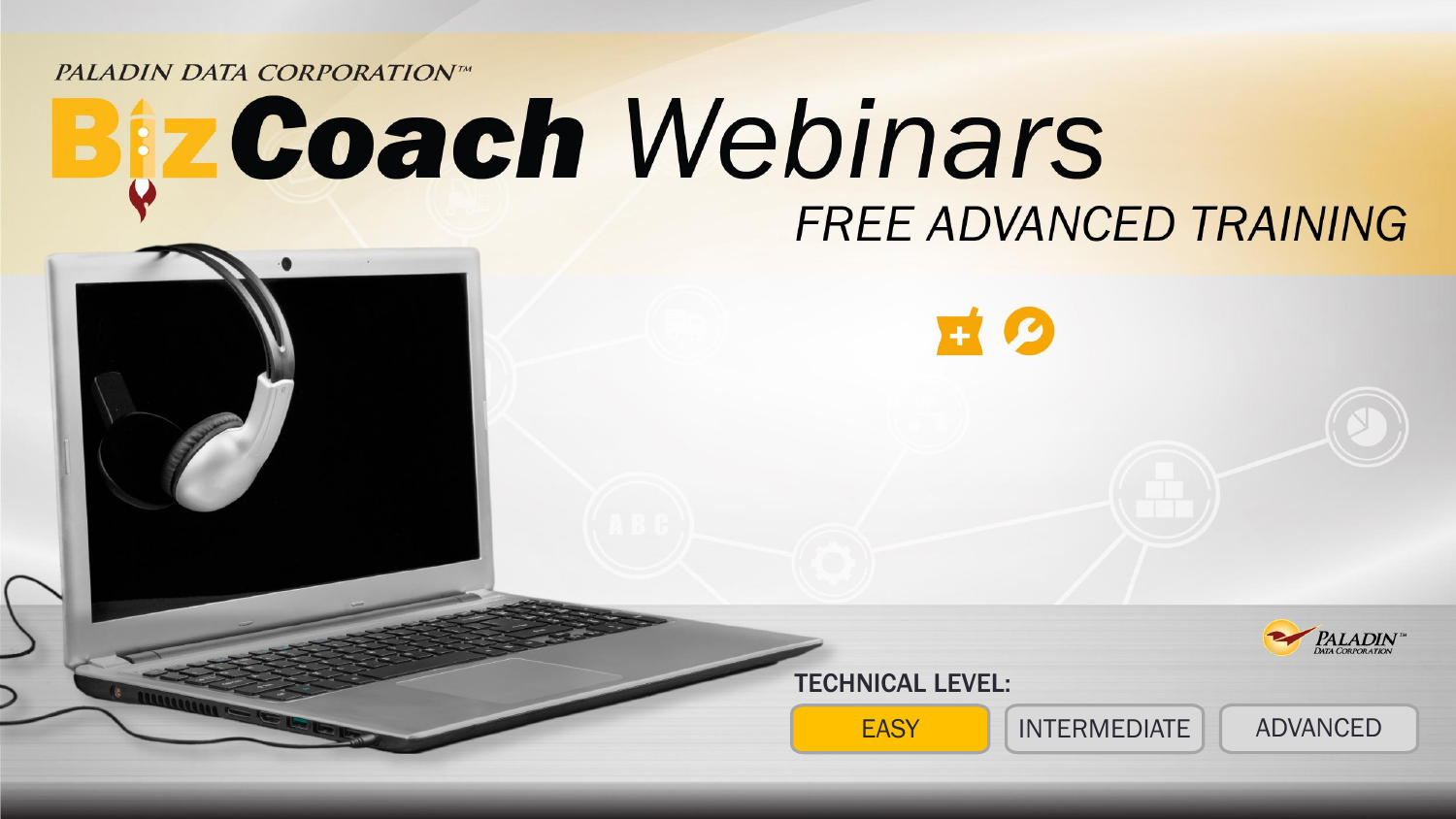

# **Coach** Webinars



Draw outside the lines: Reference margins and rounding schemes



- What is a reference margin?
- Set up a reference margin for a manual PO
- Add a reference margin to an inventory item
- Use reference margins to automate quantity discounts
- Set up a rounding scheme
- Apply a rounding scheme to an item
- Set up a rounding scheme for a supplier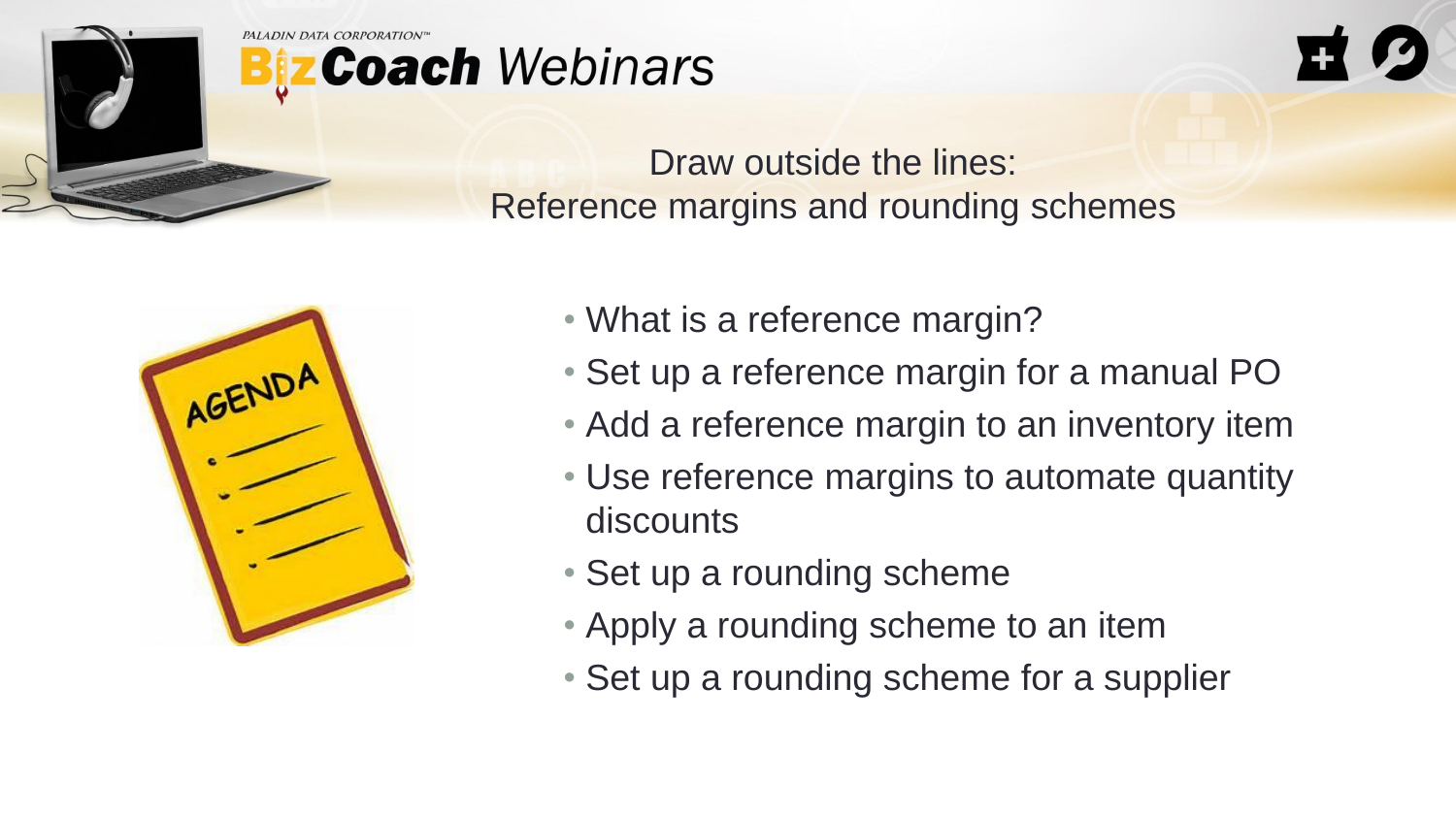





What is a reference margin? A reference margin maintains a set margin between a fluctuating cost and the retail price.

- The benefits of using a reference margin are:
	- Increased efficiency
	- Fewer human errors
	- Automation! Automation! Automation!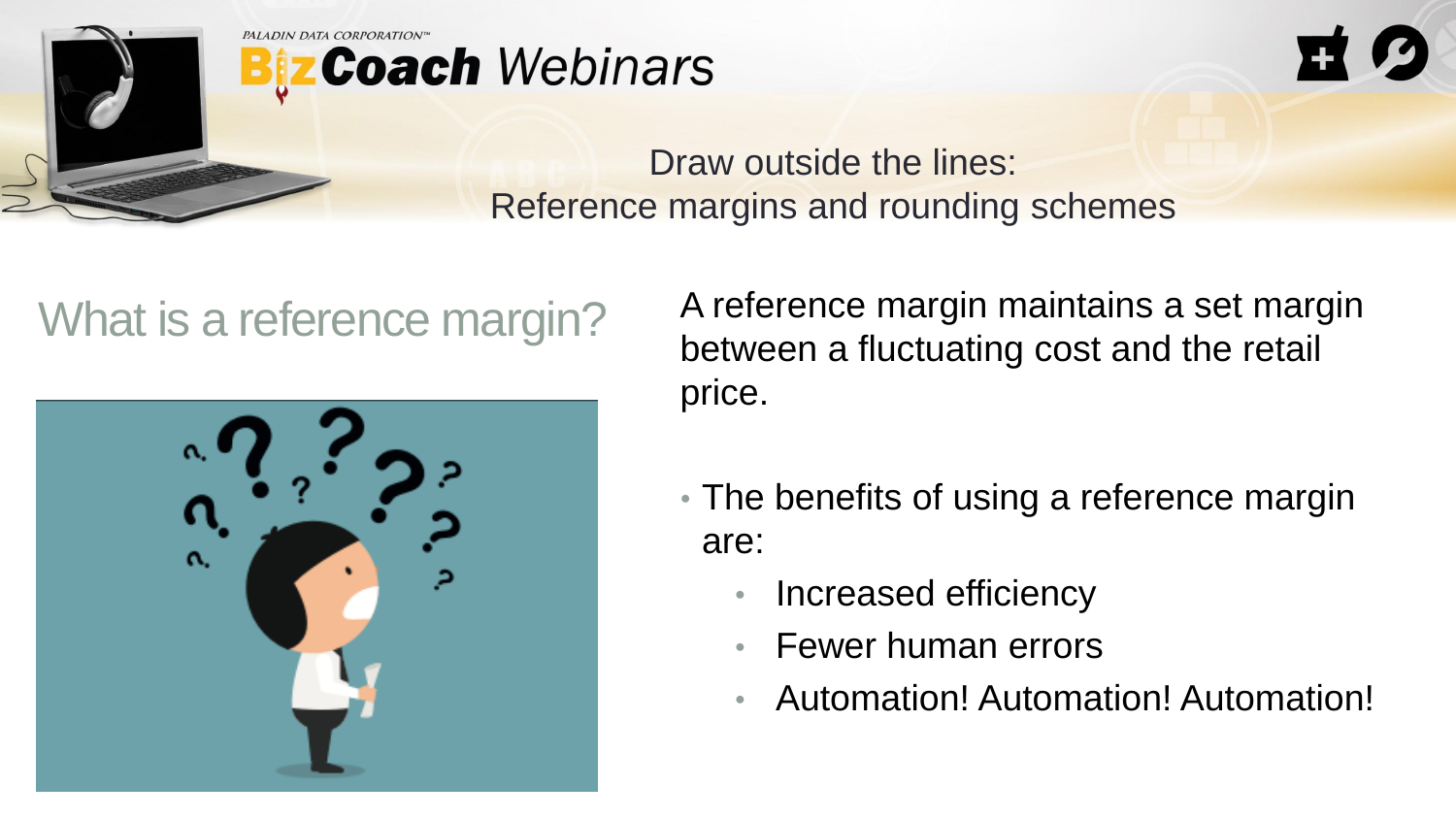



#### Set up a reference margin for a manual PO



- 1. Open Paladin Point of Sale.
- 2. On the **File** menu, click **Setup.**
- 3. In the **Paladin Configuration** window, click the **Company** tab.
- 4. Scroll to the **Purchase Orders** pane, and then click the following checkboxes to select them:
	- **Update retail pricing based on receiving cost and reference margin**
	- **Force PO Received cost to Market cost**
- 5. Click **Save,** and then click **Close.**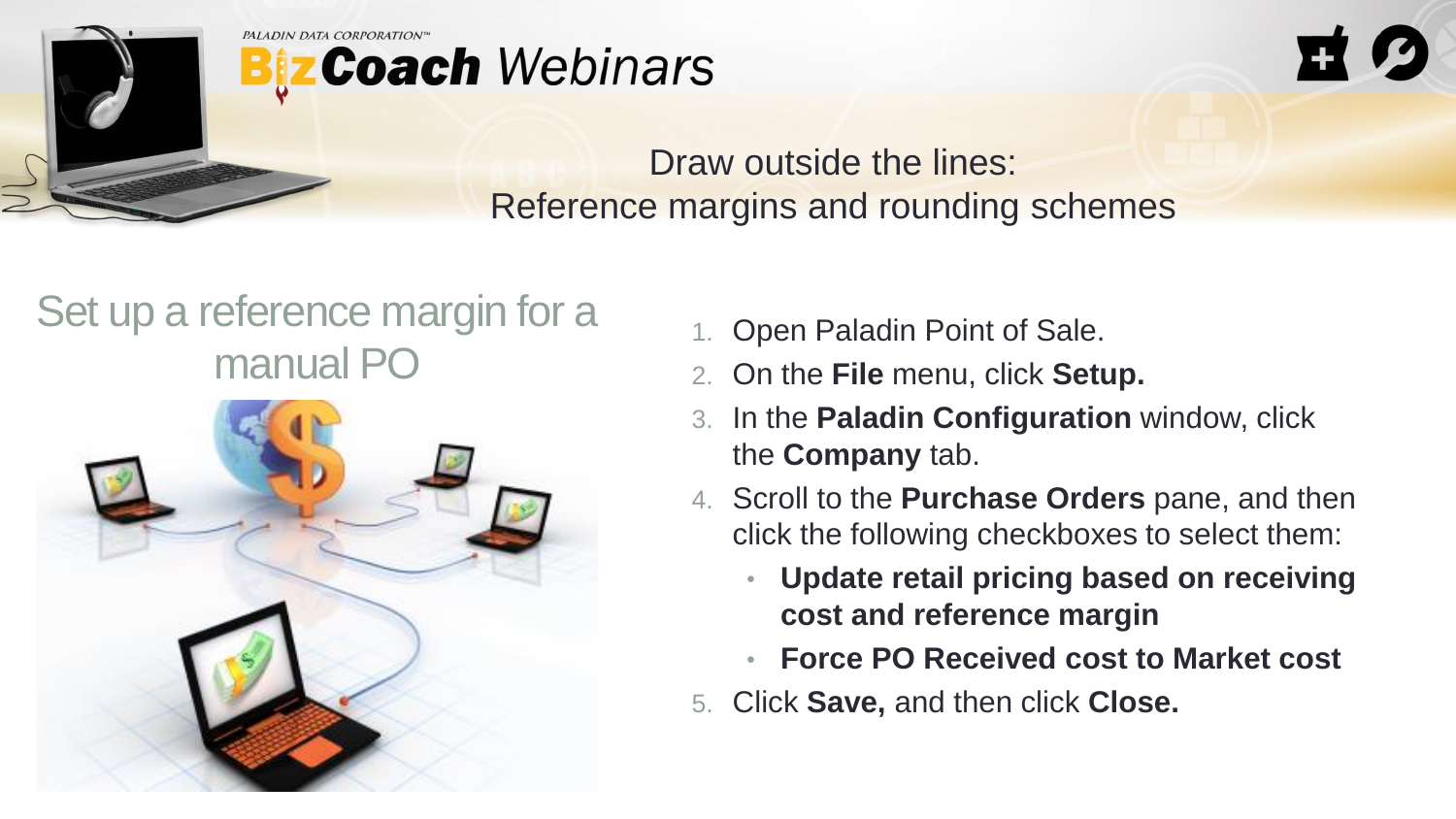



### Add a reference margin to an inventory item



- 1. Open Paladin Point of Sale.
- 2. On the top ribbon, click the **Inventory** module.
- 3. Find and view the item that you want to edit.
- 4. Click the **Pricing** tab.
- 5. In the **Pricing Levels** pane, in the **Ref** column, enter the reference margin percentage as a whole number without a percent sign. The percentage is used to calculate the retail price from the cost.
- 6. On the bottom ribbon, click **Save.**

**Example:** If the and item has a market cost of \$10 and a reference margin of 50%, the retail price will be \$20. If an EDI process updates the market cost to \$20, the retail price will change to \$40.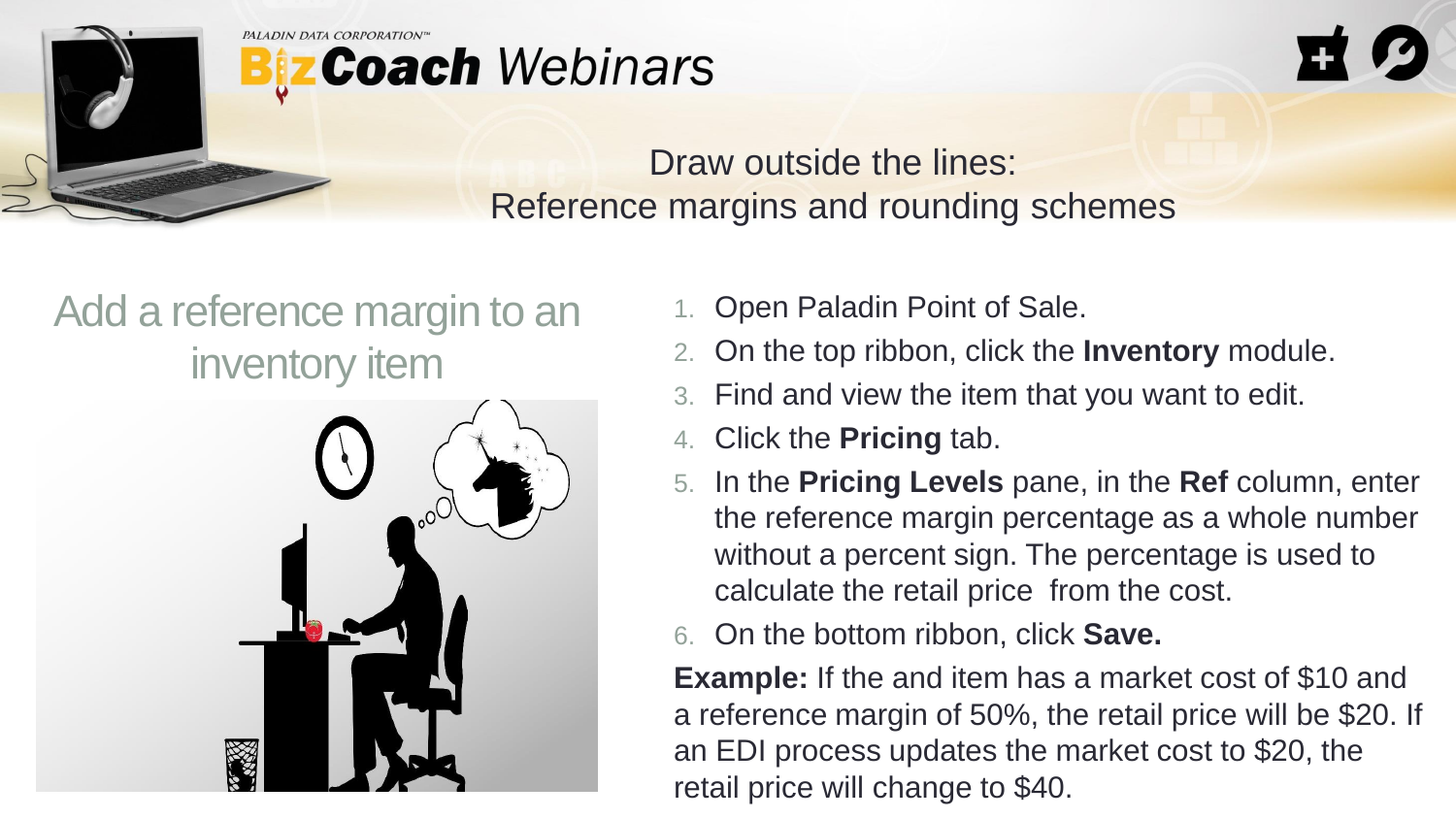# **z Coach** Webinars

#### Draw outside the lines: Reference margins and rounding schemes

### Use reference margins to automate quantity discounts



- 1. Open Paladin Point of Sale.
- 2. On the top ribbon, click the **Inventory** module.
- 3. Find and view the item that you want to edit.
- 4. Click the **Pricing** tab.
- 5. In the **Pricing Levels** pane, in **row 1**, in the **Sale Price** column, enter the single-item price.
- 6. In the row for each quantity greater than 1 that you want to discount, in the **Ref** column, enter a negative percentage as a whole number without the percentage sign. You cannot discount the single-item price.
- 7. On the bottom ribbon, click **Save.**
	- **Example:** To apply a 10 percent discount off of the single-item price for buying two items, in the **Ref** column, enter -10.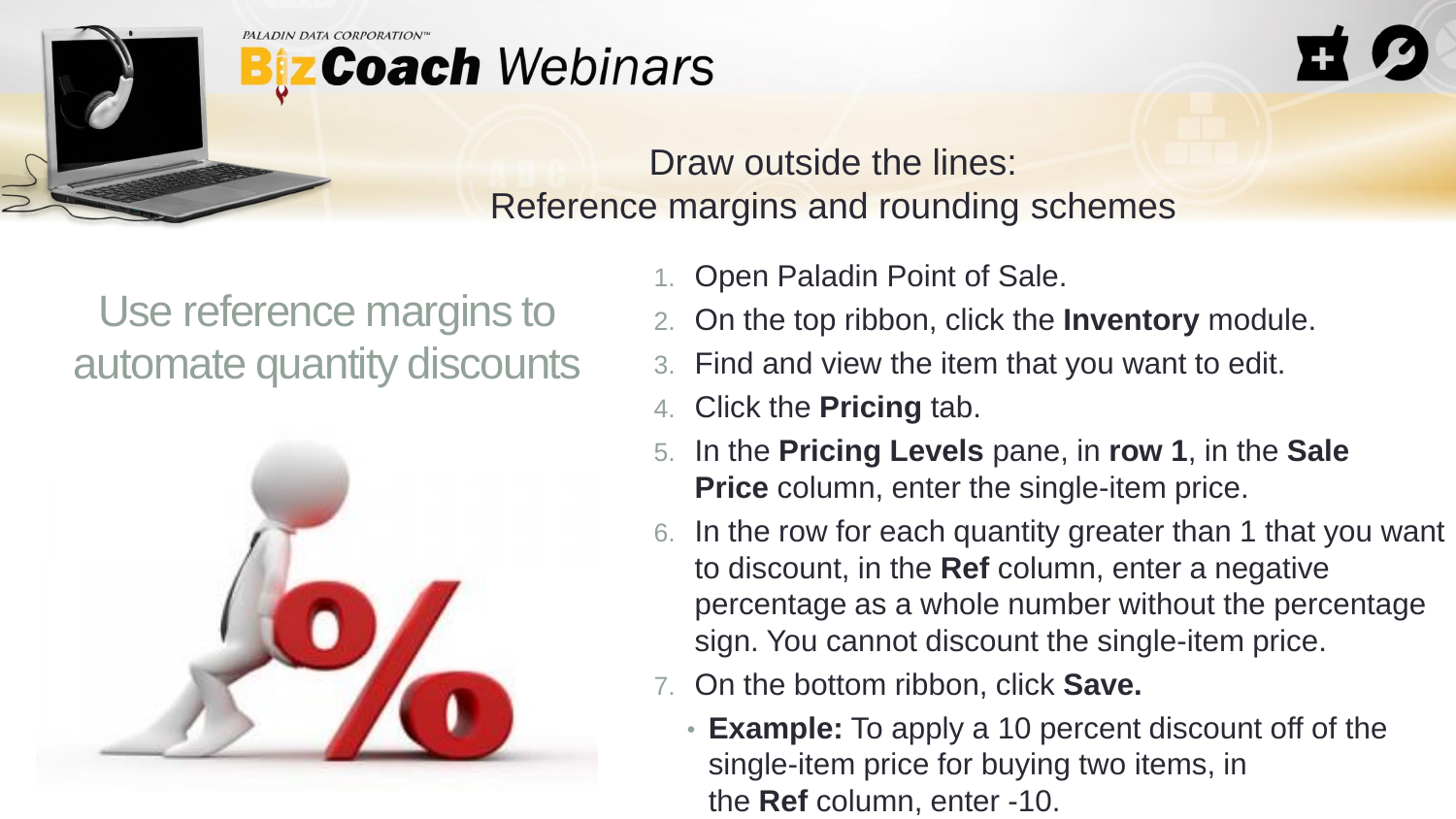



## Set up a rounding scheme<br>  $\frac{1}{2}$  On the File menu, click Setu



- 
- 2. On the **File** menu, click **Setup.**
- 3. Click the **Rounding** tab.
- 4. In the **Rounding** pane, in the **Scheme Name** box, enter the name for the scheme.
- 5. Click **Add.** The name of the scheme will be added to the rounding list.
- In the list of rounding schemes, highlight your new scheme name.
- 7. In the blank unnamed box on the right above the **Add** button, enter the first rounding point, and then click **Add.** The rounding point will appear in the rounding point list.
- For each rounding point that you want to enter, repeat the previous step.
- 9. Click **Save,** and then click **Close.**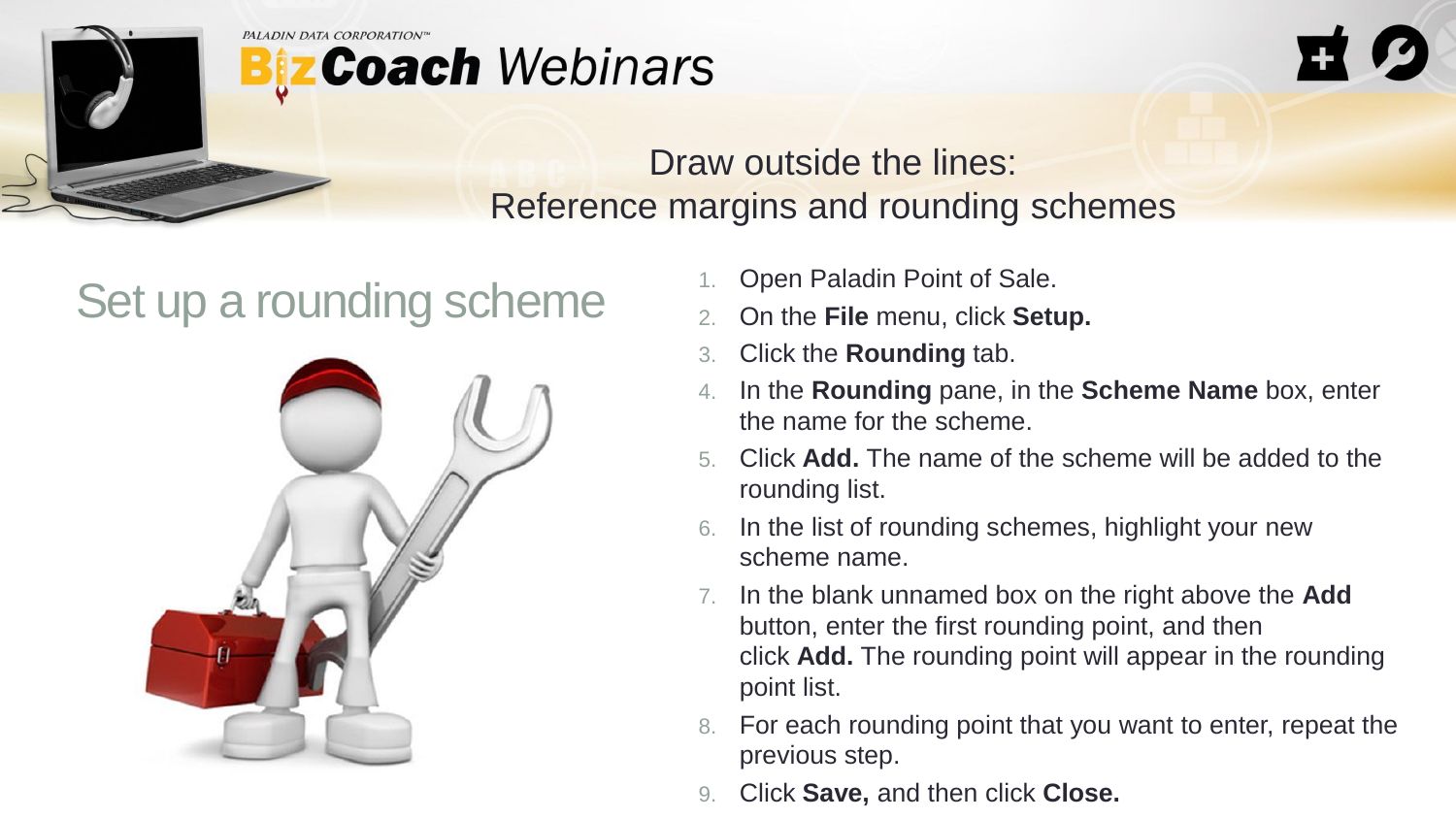



#### Apply a rounding scheme to an item



- 1. Open Paladin Point of Sale.
- 2. On the top ribbon, click the **Inventory** module.
- 3. On the **Inventory** tab, in the **Part #** box, enter information to retrieve an item, and then press Enter.
- 4. Click the **Pricing** tab.
- 5. In the **Pricing Levels** pane, in the **Rounding** column, click the drop-down arrow, and select the rounding scheme to apply to the item.
- 6. Click **Save.**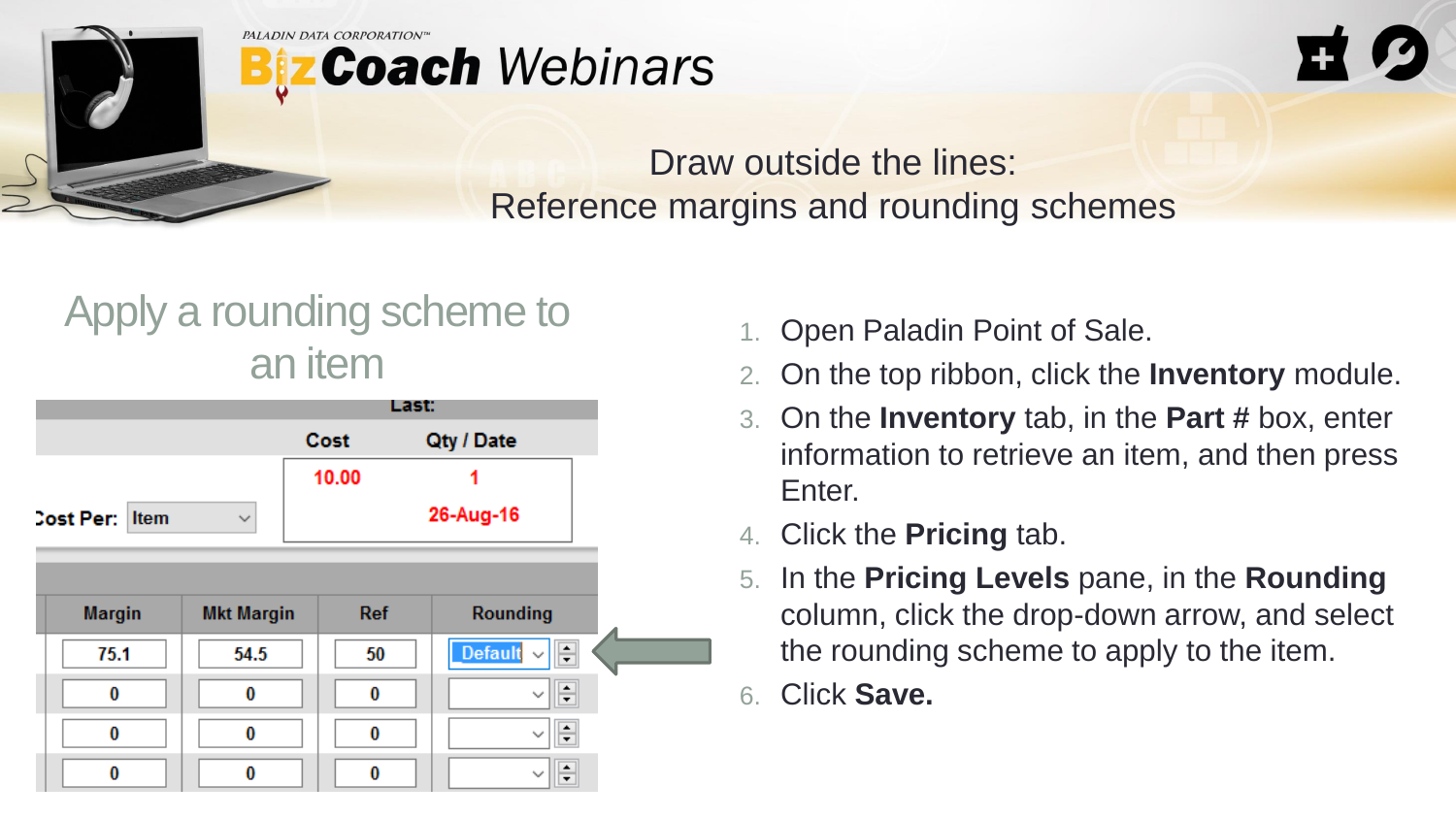



### Set up a rounding scheme for a **supplier**



- 1. Open Paladin Point of Sale.
- 2. On the **File** menu, click **Setup.**
- 3. In the **Paladin Configuration** window, click the **Supplier** tab.
- 4. In the **Suppliers** pane, in the list of suppliers, highlight the supplier you want to edit.
- 5. In the **Price Rounding Scheme** pane, in the **Price Rounding Scheme To Use** list, select the rounding scheme that you want to use for this supplier.
- 6. Click the **Set Rounding** button.
- 7. Scroll down, click **Save,** and then click **Close.**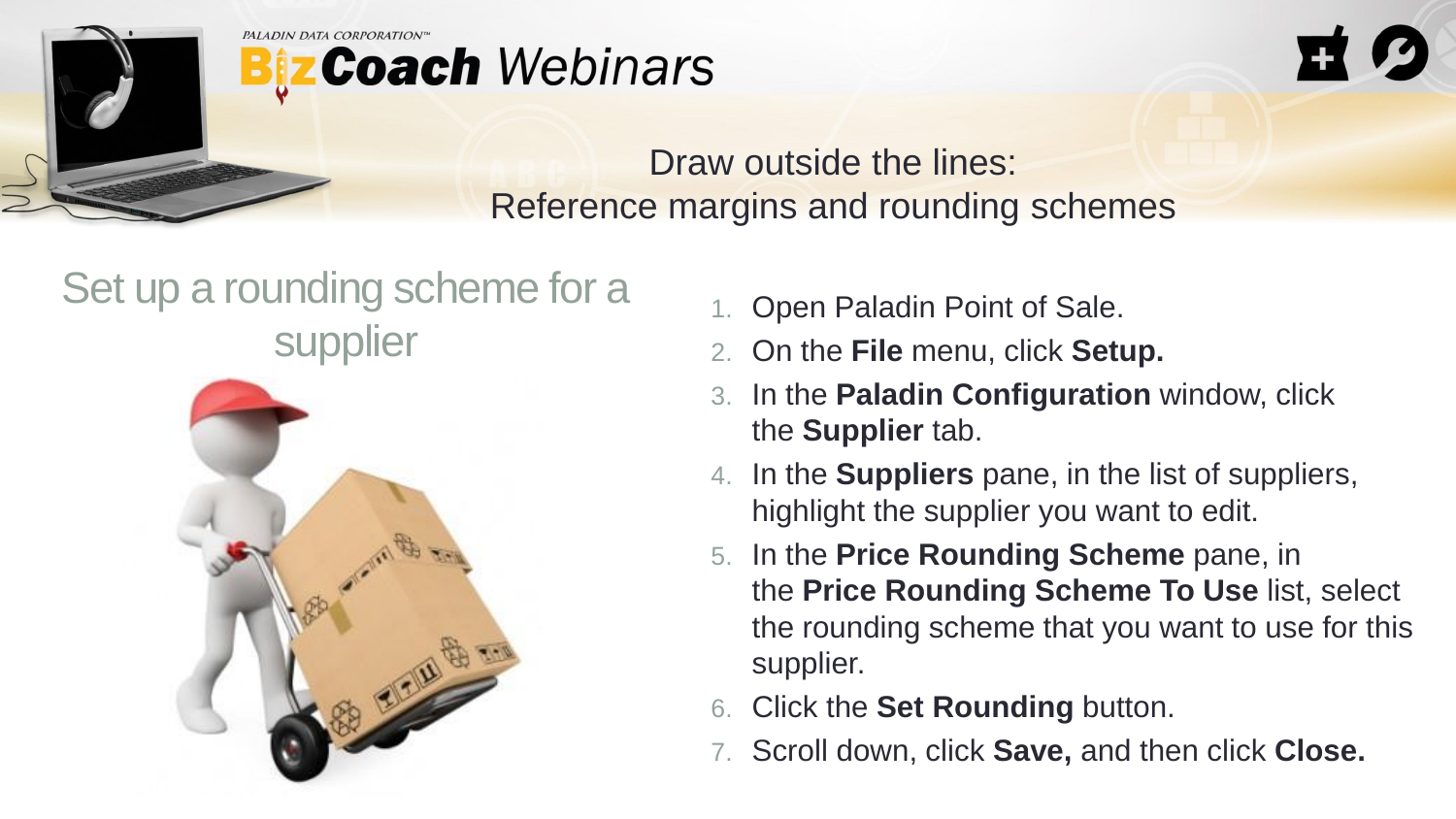



Learn more

To learn more, see the following resources in our **Help Portal:** 

- [About reference margins](https://portal.paladinpos.com/knowledge-base/about-reference-margins/)
- [About rounding schemes](https://portal.paladinpos.com/knowledge-base/about-reference-margins/)

A recording of this webinar will be available at [portal.paladinpos.com/webinars.](https://portal.paladinpos.com/webinars)